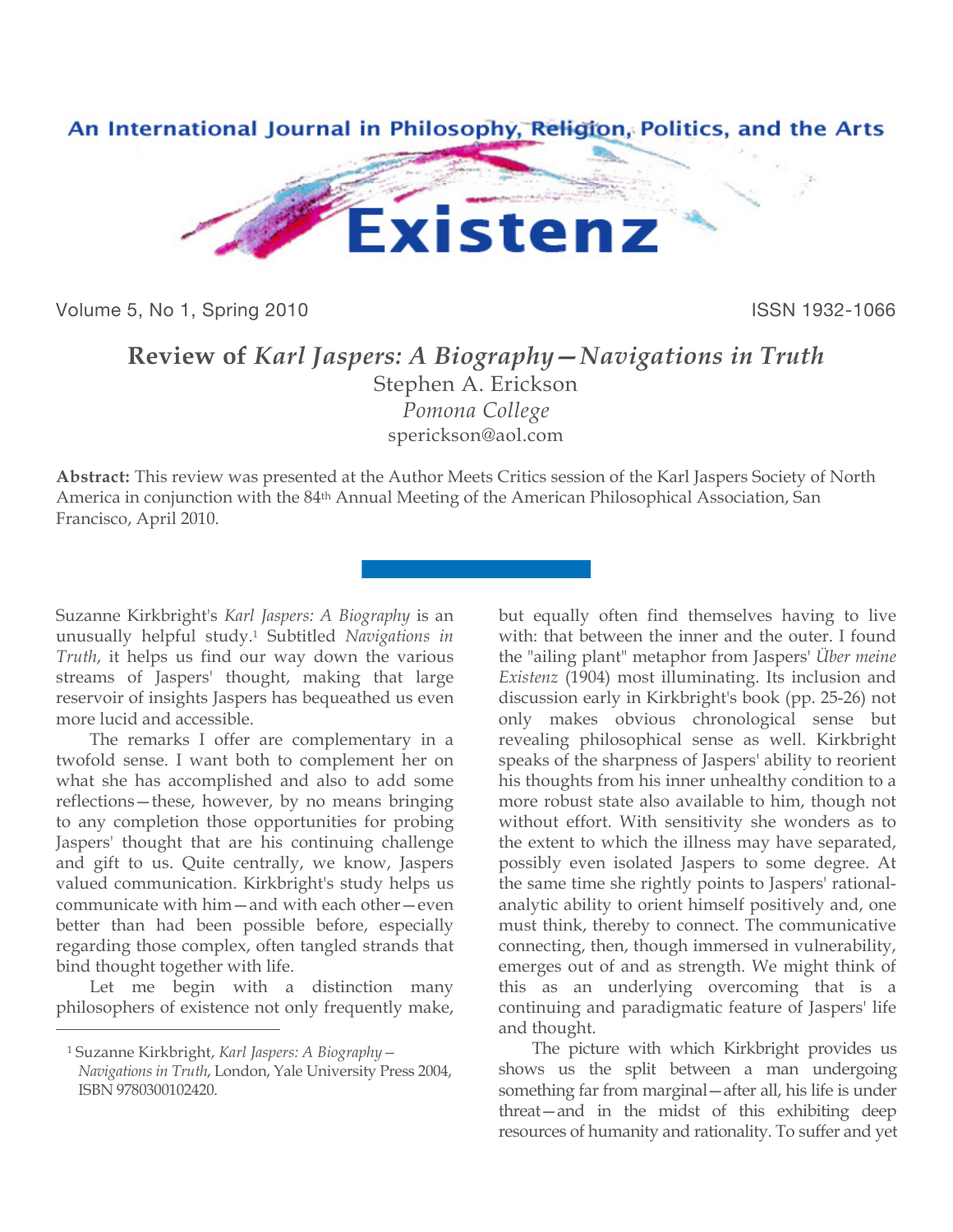productively to reflect, the first largely a private affair for Jaspers, the latter more—and increasingly so—a public one, portrays an extraordinary challenge overcome. In a non-confessional mode Jaspers comes to articulate the human condition in its limit situations. This is an extraordinary undertaking and accomplishment, italicized in its authenticity through the life circumstances out of which it grew. We are much indebted to Suzanne Kirkbright for the light she sheds on this.

Receptivity must, if honest, accept what is given, requiring of the receptive one both patience and acquiescence in the role of patient. For those with both courage and the appropriate, if rare gift, spontaneity must hope to transform the "given" in generative ways. I have used words such as receptivity and spontaneity to suggest that Kirkbright has offered us significant biographical reason to view Jaspers in an existentialized Kantian way. Of course to do so I have dwelled with a relatively early and surely decisive situation and experience in Jaspers life. In so doing I believe I am true both to Jaspers and to Kirkbright's Jaspers—in this regard, as in so many others, essentially the same person. It is often said that the existential outlook requires that one's philosophy grows out of one's life and then seeks to transform one's understanding of that life and of human life itself. Surely Kirkbright's biography gives us numerous buds, blossoms and blooms for that "ailing plant" that once was Jaspers. Could the extraordinary restorative life and powers of this plant be among the best templates for an understanding of Jaspers' trajectory and journey, from psychiatrist to philosopher of human existence, from sensitively positioned German academic to judicious assessor of the troubled and troublesome status of Martin Heidegger?

Jaspers reflections in *Einsamkeit* (1915-16) are illuminating. They bring those aspects of Jaspers I have been exploring into further focus. Kirkbright serves us wonderfully well in quoting them (p. 39):

To say 'I' is to be alone. Whoever says 'I' establishes a distance, draws a circle around himself. To give up solitude is to give up myself. Solitude can only be present where individuals are present. Wherever individuals are present, though, there are twin aspects: desire for individuality and therefore a drive *into* solitude; and suffering out of a sense of individuality, and therefore the drive to break *out* of solitude. In that case, what always counts is not so much to be an individual as to feel and know oneself as an individual. Here existential separation and relatedness are given a dynamic and rationale that are hard to emend or to improve on.

I now turn to another and somewhat vexing topic of interest and concern: the complex intellectual and personal relationship between Jaspers and Heidegger. Here Kirkbright is also consistently illuminating. Since not all present may know of some of the details of this relationship—I certainly hadn't until my reading of this most informative book—I will mention just a few that I found particularly enlightening, if nonetheless also somewhat perplexing. After each I have chosen to enumerate, I offer a brief comment or question:

(1) It was Jaspers who proposed that Heidegger join him in establishing a journal, *Philosophy of our Time, critical journals by Martin Heidegger and Karl Jaspers* (p. 130). As Kirkbright indicates, it was Jaspers, particularly, who wanted to stand in opposition to the academic, university tradition that both he and Heidegger found bureaucratic authoritarian and in numerous ways philosophically moribund. In fact, Jaspers mused that once such polemic had sated them, Heidegger and he might bring the journal to its end.

Regarding this historical circumstance the question I offer is this: How realistic at the time would the hope have been that such a journal could alter the landscape and course of academic philosophy, and to what reputational risk was Jaspers subjecting himself in pursuing such a course of action? I note in this connection Jaspers' concern regarding Heidegger's dedication of works to such significant figures as Scheler, Rickert, and Husserl. Kirkbright notes that Jaspers was troubled by the possible insincerity and opportunism involved in Heidegger's actions. I wonder how we are to understand Heidegger as Jaspers' choice for coeditor in terms of Jaspers' own perception of the constellation of personalities and forces that constituted the lay of German philosophical land.

(2) Jaspers' second book, *Psychology of World Visions* (1919), was aggressively critiqued by Heidegger; a copy of Heidegger's review being sent personally by Heidegger to Jaspers. In the review Heidegger observes that Jaspers' "limit situation" concept was articulated in an altogether unsatisfactory way. Not only this, from a formal standpoint Heidegger reduces the level of Jaspers' book to a "basic aesthetic experience." There is more.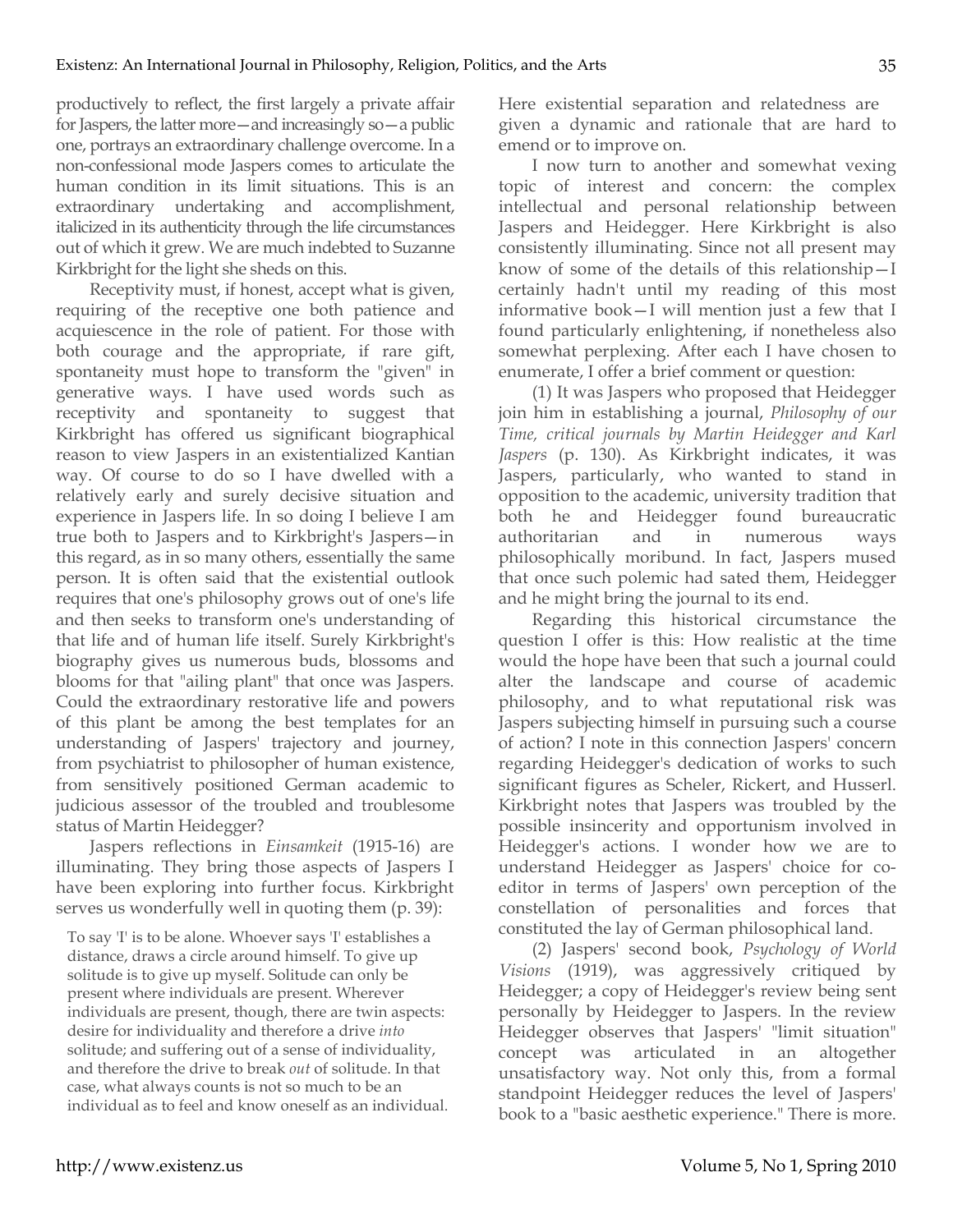Very helpfully we learn from Kirkbright that in a letter to Rickert Heidegger states, "this book must, in my opinion, be fought in the severest manner, precisely because it has so much to offer that Jaspers has learned from everywhere and because it appropriates a trace of the times" (p. 131).

My question is this: granting that in human relationships the personal and the philosophical can and often do proceed along separate tracks, how was it nonetheless possible for Jaspers to consider Heidegger an ally and trustworthy, continuing partner in any common philosophical cause, given the insincerity issues implied in the various communications?

(3) Kirkbright does those of us engaged with Jaspers a great service by mentioning the Gumbel affair of 1924. It highlights highly commendable features of Karl Jaspers that are constant and richly deserve repetition and praise. For those not aware of the Gumbel episode, the circumstances and facts are roughly the following. Gumbel, and unpaid lecturer for statistics on the philosophy faculty at Heidelberg, had made some controversial statements at a political meeting, presumably outside of the University. These reached a newspaper and were duly reported. Jaspers was asked to serve along with two other colleagues on the investigative committee. The recommendation of the faculty of philosophy, subsequently passed by the University Senate, was to withdraw Gumbel's teaching rights. Jaspers himself voted against this motion of his colleagues. He was clearly set against the politization of academic life. In this connection, though some few years later, Heidegger writes to Elizabeth Blochmann that Jaspers had not comprehended the political situation of the early 1930s and was politically unaware, possibly naive, we might say.

But how oblivious was Jaspers to such political matters at any point in his adult career? And, in this regard, where precisely did he stand in the early 1930s with respect to University reform? By no means am I wishing to speak negatively of Jaspers, not do I wish to lump him in with the fleeting Rector of Freiburg. But the circumstances are surely complex. As Kirkbright notes, in *The Idea of the University* Jaspers attributes the erosion of Germany's scientific tradition to a failure of leadership. She rightly informs us that Jaspers' ultimate educational vision, at least at this time, was Nietzschean (p. 135). We are also informed in convincing ways by Kirkbright that Jaspers'

concerns for reform of University life in 1933 were on a relatively similar level—and not altogether opposed—to Heidegger's. Regarding these matters we both benefit from Kirkbright's revealing book and can benefit even more by further reflection on a difficult and dangerous moment in German educational history.

A somewhat final note on this matter—in philosophy, I have come to realize over the years, nothing is finally final: we are perhaps very well served by noting Ernst Mayer's description of Jaspers' *Philosophy*, provided by Kirkbright later in her book (p. 231). He refers to it as "independent of time." It may be a stretch, but such independence, in some ways geographical as well, contrasts perceptively with the charming description of Heidegger given in a letter written by Jaspers to his parents in 1928 (p. 235). "He is totally rooted in his home turf and near to nature. His most prized thing is the *Hütte* that he built for himself high in the mountains. From there, he looks across the whole of the Black Forest onto the chain of the Alps." This quotation Kirkbright also helpfully provides.

Have we here an insightful and concise contrast between enlightenment and counter-enlightenment, the cosmopolitan and the more naturistic, the timeless and the time-intoxicated? To be sure, this is to some considerable extent an overdrawn comparison. Jaspers, after all, was timely in what were often very courageous ways, and the deepest aspirations of the brilliant Heidegger included the hope for a recognition and placement that would significantly transcend historical footnoting. And yet...when one reflects on "existence" in twentieth century philosophy, one will invariably give central consideration to Jaspers and to Heidegger. These two thinkers stand apart and, at times, stood together. They are both close and distant with respect to each other—in contestation and in agreement, in fragile friendship and in decisive alienation from each other. It is one of the numerous and considerable virtues of Suzanne Kirkbright's perceptive Jaspers biography to have untangled and sorted so much of this out for us.

I find Kirkbright's account of Jaspers' presence and participation in the Geneva conference of 1946 of especial interest. Not only is it important in itself as an effective means of shedding further light on the depth and breadth of Jaspers' thinking. It is also worthy of our urgent consideration as 21st century thinkers in a world under rapid, unpredictable and,